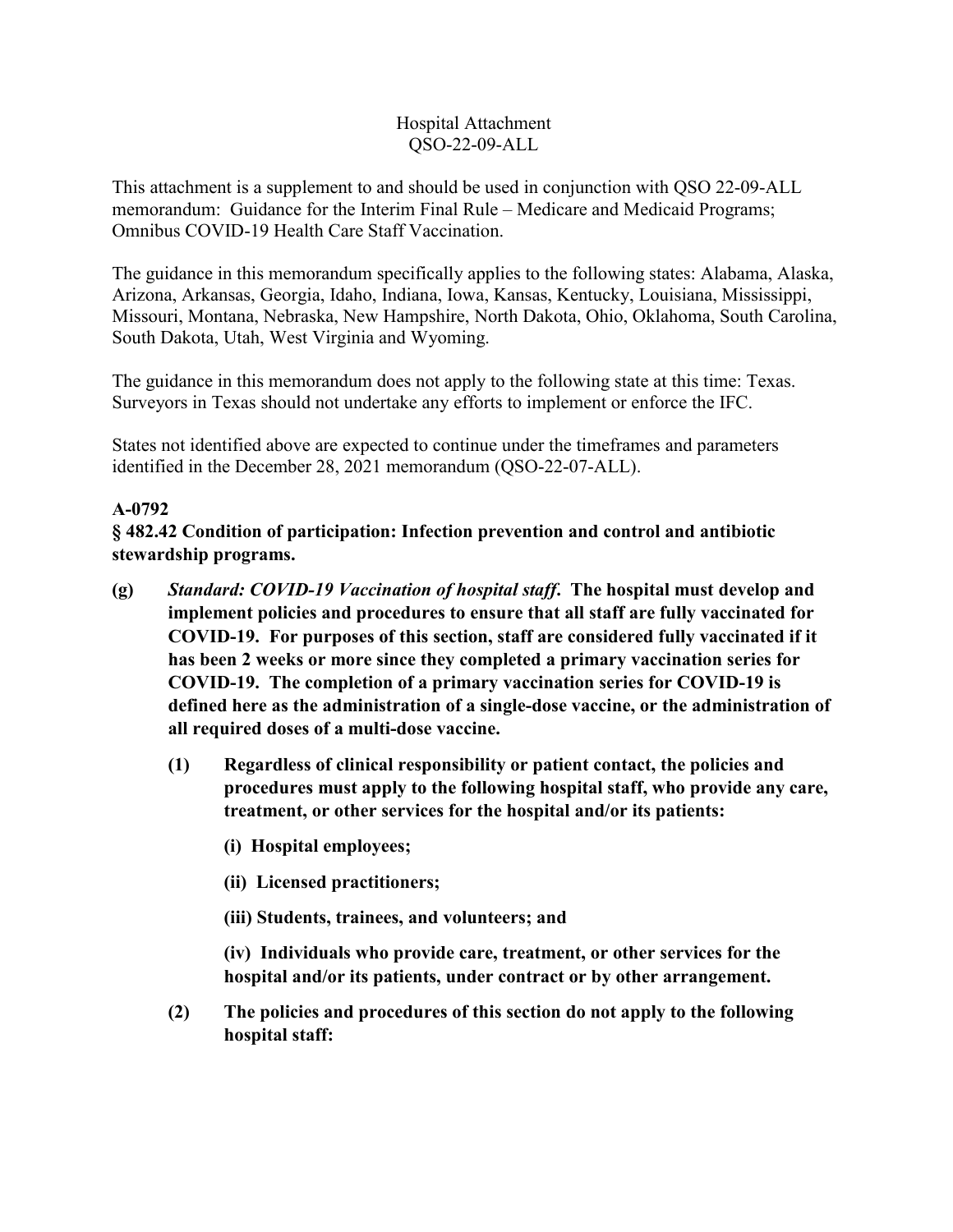**(i) Staff who exclusively provide telehealth or telemedicine services outside of the hospital setting and who do not have any direct contact with patients and other staff specified in paragraph (g)(1) of this section; and**

**(ii) Staff who provide support services for the hospital that are performed exclusively outside of the hospital setting and who do not have any direct contact with patients and other staff specified in paragraph (g)(1) of this section.**

**(3) The policies and procedures must include, at a minimum, the following components:**

**(i) A process for ensuring all staff specified in paragraph (g)(1) of this section (except for those staff who have pending requests for, or who have been granted, exemptions to the vaccination requirements of this section, or those staff for whom COVID-19 vaccination must be temporarily delayed, as recommended by CDC, due to clinical precautions and considerations) have received, at a minimum, a single-dose COVID-19 vaccine, or the first dose of the primary vaccination series for a multi-dose COVID-19 vaccine prior to staff providing any care, treatment, or other services for the hospital and/or its patients;**

**(ii) A process for ensuring that all staff specified in paragraph (g)(1) of this section are fully vaccinated for COVID-19, except for those staff who have been granted exemptions to the vaccination requirements of this section, or those staff for whom COVID-19 vaccination must be temporarily delayed, as recommended by CDC, due to clinical precautions and considerations;** 

**(iii) A process for ensuring the implementation of additional precautions, intended to mitigate the transmission and spread of COVID-19, for all staff who are not fully vaccinated for COVID-19;**

**(iv) A process for tracking and securely documenting the COVID-19 vaccination status of all staff specified in paragraph (g)(1) of this section;**

**(v) A process for tracking and securely documenting the COVID-19 vaccination status of any staff who have obtained any booster doses as recommended by CDC;** 

**(vi) A process by which staff may request an exemption from the staff COVID-19 vaccination requirements based on an applicable Federal law;** 

**(vii) A process for tracking and securely documenting information provided by those staff who have requested, and for whom the hospital has granted, an exemption from the staff COVID-19 vaccination requirements;**

**(viii) A process for ensuring that all documentation, which confirms recognized clinical contraindications to COVID-19 vaccines and which**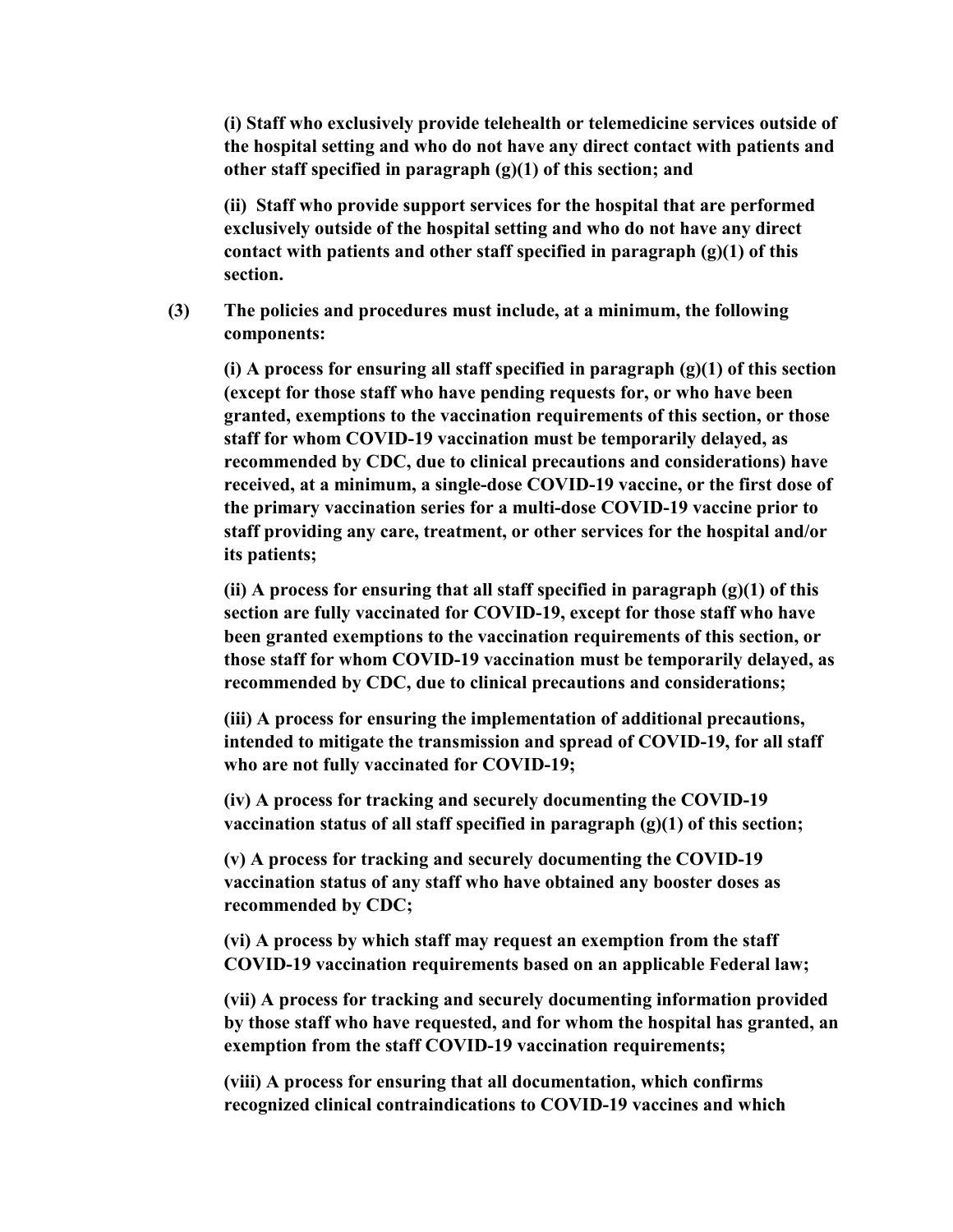**supports staff requests for medical exemptions from vaccination, has been signed and dated by a licensed practitioner, who is not the individual requesting the exemption, and who is acting within their respective scope of practice as defined by, and in accordance with, all applicable State and local laws, and for further ensuring that such documentation contains:** 

**(A) All information specifying which of the authorized COVID-19 vaccines are clinically contraindicated for the staff member to receive and the recognized clinical reasons for the contraindications; and** 

**(B) A statement by the authenticating practitioner recommending that the staff member be exempted from the hospital's COVID-19 vaccination requirements for staff based on the recognized clinical contraindications;**

**(ix) A process for ensuring the tracking and secure documentation of the vaccination status of staff for whom COVID-19 vaccination must be temporarily delayed, as recommended by the CDC, due to clinical precautions and considerations, including, but not limited to, individuals with acute illness secondary to COVID-19, and individuals who received monoclonal antibodies or convalescent plasma for COVID-19 treatment; and**

**(x) Contingency plans for staff who are not fully vaccinated for COVID-19.**

### **GUIDANCE**

#### **DEFINITIONS**

**"Booster**,**"** per CDC, refers to a dose of vaccine administered when the initial sufficient immune response to the primary vaccination series is likely to have waned over time.

**"Clinical contraindication"** refers to conditions or risks that precludes the administration of a treatment or intervention. With regard to recognized clinical contraindications to receiving a COVID-19 vaccine, facilities should refer to the CDC informational document, *Summary Document for Interim Clinical Considerations for Use of COVID-19 Vaccines Currently Authorized in the United States*, accessed at [https://www.cdc.gov/vaccines/covid-](https://www.cdc.gov/vaccines/covid-19/downloads/summary-interim-clinical-considerations.pdf)[19/downloads/summary-interim-clinical-considerations.pdf.](https://www.cdc.gov/vaccines/covid-19/downloads/summary-interim-clinical-considerations.pdf) For COVID-19 vaccines, according to the CDC, a vaccine is clinically contraindicated if an individual has a severe allergic reaction (e.g., anaphylaxis) after a previous dose or to component of the COVID-19 vaccine or an immediate (within 4 hours of exposure) allergic reaction of any severity to a previous dose or known (diagnosed) allergy to a component of the vaccine.

**"Fully vaccinated"** refers to staff who are two weeks or more from completion of their primary vaccination series for COVID-19.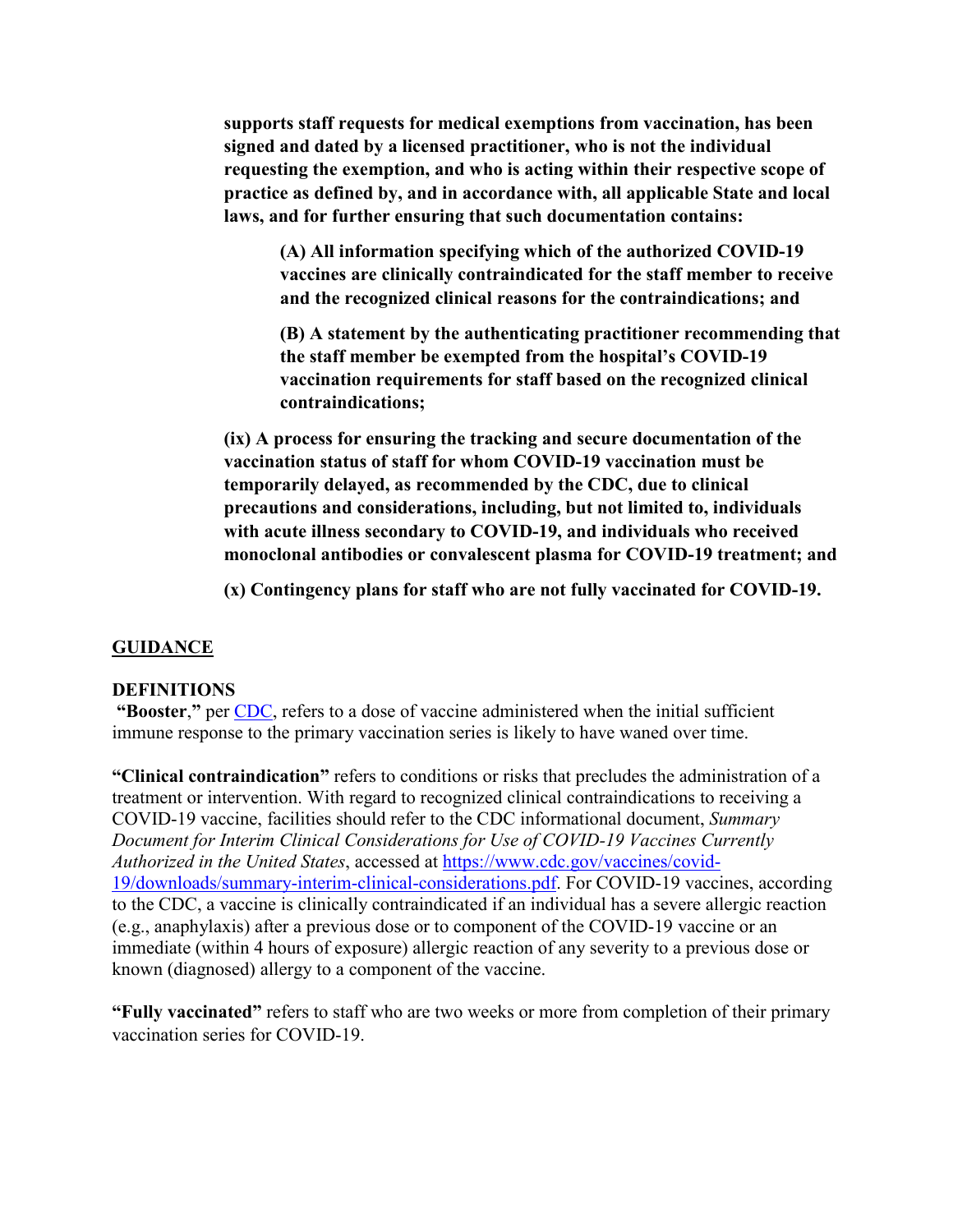"**Good Faith Effort**" refers to a provider that has taken aggressive steps toward achieving compliance with staff vaccination requirement **and/or** the provider has no or has limited access to vaccine, and has documented attempts to access to the vaccine.

**"Primary Vaccination Series"** refers to staff who have received a single-dose vaccine or all required doses of a multi-dose vaccine for COVID-19.

**"Staff"** refers to individuals who provide any care, treatment, or other services for the hospital and/or its patients, including employees; licensed practitioners; adult students, trainees, and volunteers; and individuals who provide care, treatment, or other services for the hospital and/or its patients, under contract or by other arrangement. This also includes individuals under contract or arrangement with the hospital, including hospice and dialysis staff, physical therapists, occupational therapists, mental health professionals, licensed practitioners, or adult students, trainees or volunteers. **Staff would not include anyone who provides only telemedicine services or support services outside of the hospital and who does not have any direct contact with patients and other staff specified in paragraph (g)(1).**

**"Temporarily delayed vaccination"** refers to vaccination that must be temporarily postponed, as recommended by CDC, due to clinical precautions and considerations, including, but not limited to, individuals with acute illness secondary to COVID-19, or individuals who received monoclonal antibodies or convalescent plasma for COVID-19 treatment in the last 90 days. (https://www.cdc.gov/vaccines/covid-19/downloads/summary-interim-clinicalconsiderations.pdf)

### **Background**

All hospitals are required to achieve a 100% vaccination rate for their staff through the development of a policy to address vaccination applicable to all staff who provide any care, treatment, or other services for the hospital and/or its patients.

There may be many infrequent services and tasks performed in or for a hospital that is conducted by "one-off" vendors, volunteers, and professionals. Hospitals are not required to ensure the vaccination of individuals who very infrequently provide ad hoc non-healthcare services (such as annual elevator inspection), or services that are performed exclusively off-site, not at or adjacent to any site of patient care (such as accounting services), but they may choose to extend COVID-19 vaccination requirements to them if feasible. Hospitals should consider the frequency of presence, services provided, and proximity to patients and staff.

#### **Surveying for Compliance**

Surveyors will begin surveying for compliance 30 days after the issuance of the QSO-22-09- ALL memorandum, through a full survey for recertification or reaccreditation, federal initial surveys, or a complaint survey. Surveyors will be guided to focus on the vaccination status and hospital policies to address vaccination for staff that regularly work in the hospital (e.g., weekly), using a phased-in approach as described below. Hospitals will be expected to meet the following:

### **Vaccination Enforcement:**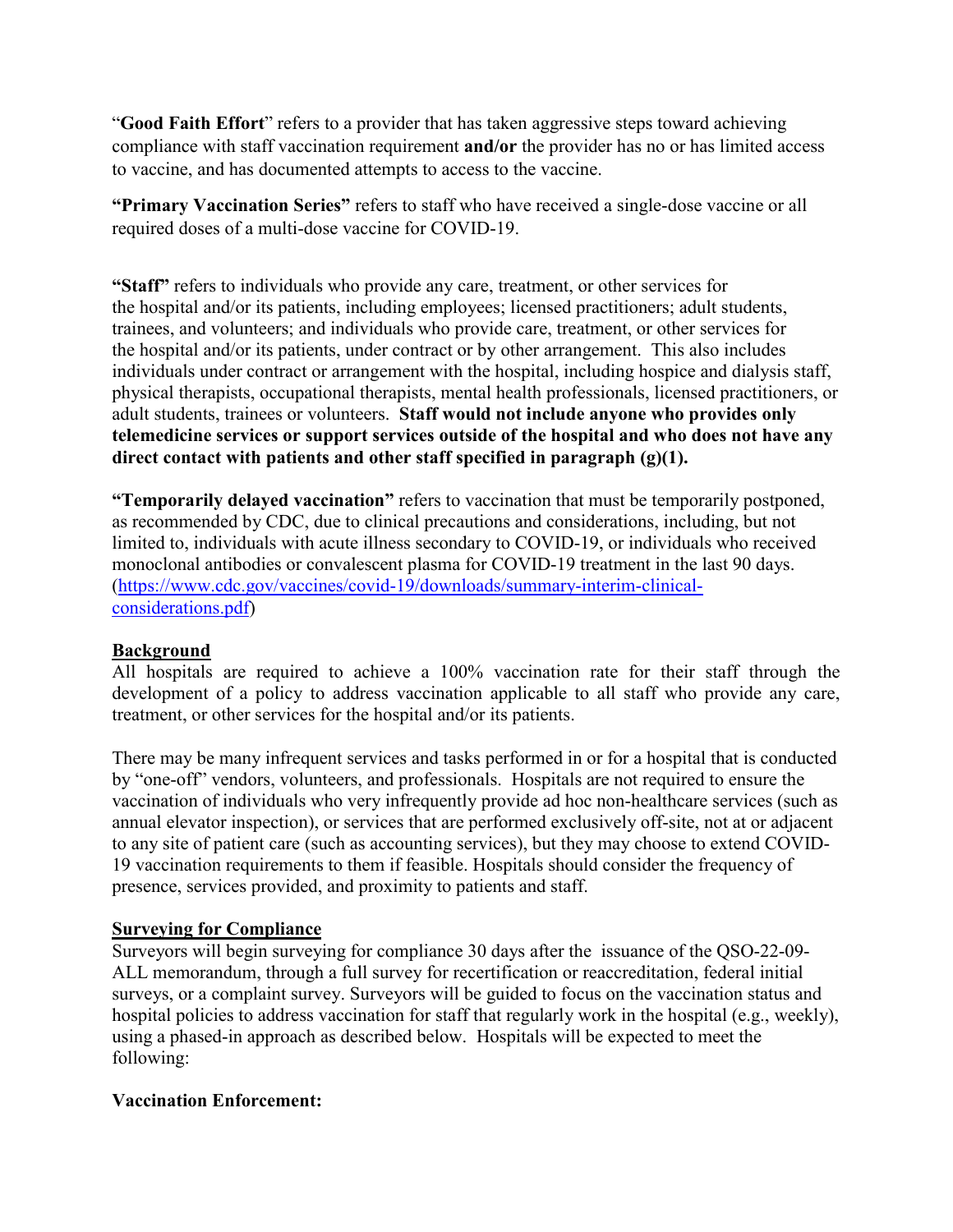CMS expects all facilities' staff to have received the appropriate number of doses by the timeframes specified in the memorandum unless exempted as required by law. **Facility staff vaccination rates under 100% constitute non-compliance under the rule.** Non-compliance does not necessarily lead to termination, and facilities will generally be given opportunities to return to compliance.

#### **Within 30 days following the issuance of this memorandum[1](#page-4-0), if a facility demonstrates:**

- Policies and procedures are developed and implemented for ensuring all facility staff, regardless of clinical responsibility or patient contact are vaccinated for COVID-19, including all required components of the policies and procedures specified below (e.g., related to tracking staff vaccinations, documenting medical and religious exemptions, etc.); **and**
- 100% of staff have received at least one dose of COVID-19 vaccine or have a pending request for, or have been granted a qualifying exemption, or are identified as having a temporary delay as recommended by the CDC, the **facility is compliant under the rule.**
- Less than 100% of all staff have received at least one dose of COVID-19 vaccine, or have a pending request for, or have been granted a qualifying exemption, or are identified as having a temporary delay as recommended by the CDC, the **facility is non-compliant under the rule.** The facility will receive notice<sup>[2](#page-4-1)</sup> of their non-compliance with the  $100\%$ standard. A facility that is above 80% **and** has a plan to achieve a 100% staff vaccination rate within 60 days would not be subject to an enforcement action. States should work with their CMS location for cases that exceed these thresholds, yet pose a threat to patient health and safety. Facilities that do not meet these parameters could be subject to additional enforcement actions depending on the severity of the deficiency and the type of facility (e.g., plans of correction and/or termination).

### **Within 60 days following the issuance of this memorandum[3](#page-4-2), if the facility demonstrates--**

- 100% of staff have received the necessary doses to complete the vaccine series (i.e., one dose of a single-dose vaccine or all doses of a multiple vaccine series) or have been granted a qualifying exemption, or are identified as having a temporary delay as recommended by the CDC, the **facility is compliant under the rule.**
- Less than 100% of all staff have received at least one dose of a single-dose vaccine, or all doses of a multiple vaccine series, or have been granted a qualifying exemption, or are identified as having a temporary delay as recommended by the CDC, the **facility is noncompliant under the rule.** The facility will receive notice<sup>[4](#page-4-3)</sup> of their non-compliance with the 100% standard. A facility that is above 90% **and** has a plan to achieve a 100% staff vaccination rate within 30 days would not be subject to an enforcement action. States should work with their CMS location for cases that exceed these thresholds, yet pose a

l

<span id="page-4-0"></span><sup>&</sup>lt;sup>1</sup> If 30 days falls on a weekend or designated federal holiday, CMS will use enforcement discretion to initiate compliance assessments the next business day.

<span id="page-4-1"></span> $2$  This information will be communicated through the CMS Form-2567, using the appropriate Automated Survey Process Environment (ASPEN).

<span id="page-4-2"></span><sup>3</sup> If 60 days falls on a weekend or designated federal holiday, CMS will use enforcement discretion to initiate compliance assessments the next business day.

<span id="page-4-3"></span><sup>4</sup> This information will be communicated through the CMS Form-2567, using the appropriate Automated Survey Process Environment (ASPEN).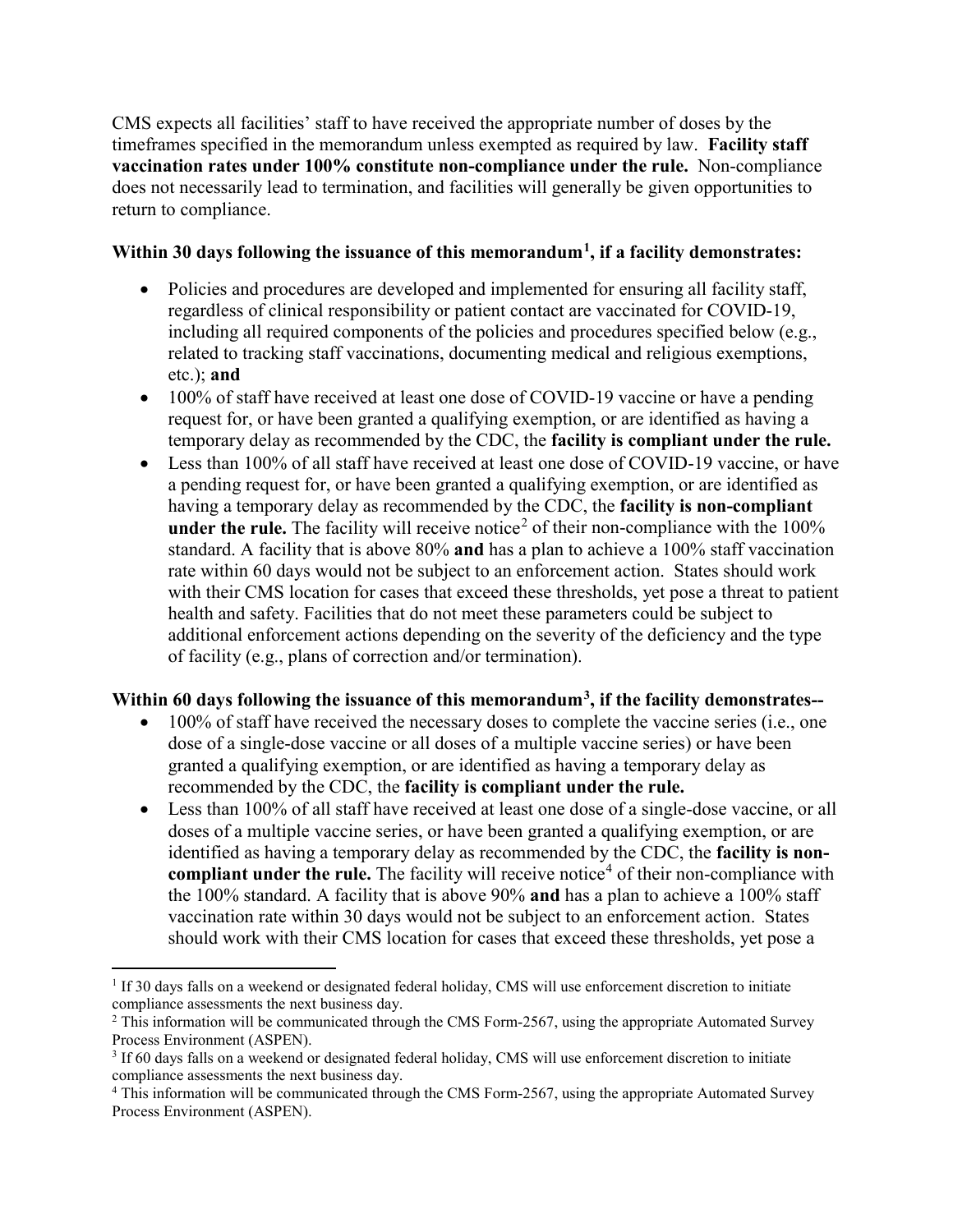threat to patient health and safety. Facilities that do not meet these parameters could be subject to additional enforcement actions depending on the severity of the deficiency and the type of facility (e.g., plans of correction and/or termination).

### **Within 90 days and thereafter following issuance of the memorandum**, **facilities failing to maintain compliance with the 100% standard may be subject to enforcement action.**

**Note**: The requirements described above do not include the 14-day waiting period as identified by CDC for full vaccination. Rather these requirements are considered met with the completed vaccine series (i.e., one dose of a single dose vaccine, or final dose of a multi-dose vaccine series).

#### **Policies and Procedures**

l

The hospital policies and procedures must be implemented within **30 days[5](#page-5-0)** after the issuance of this memorandum and address each of the following components:

Hospitals must have a process for ensuring all staff (as defined above) have received at least a single-dose, or the first dose of a multi-dose COVID-19 vaccine series prior to providing any care, treatment, or other services for the facility and/or its patients.

The policy must also ensure those staff who are not yet fully vaccinated, or who have been granted an exemption or accommodation as authorized by law, or who have a temporary delay, adhere to additional precautions that are intended to mitigate the spread of COVID-19. There are a variety of actions or job modifications a facility can implement to potentially reduce the risk of COVID-19 transmission including, but not limited to:

- Reassigning staff who have not completed their primary vaccination series to nonpatient care areas, to duties that can be performed remotely (i.e., telework), or to duties which limit exposure to those most at risk (e.g., assign to patients who are not immunocompromised, unvaccinated);
- Requiring staff who have not completed their primary vaccination series to follow additional, [CDC-recommended precautions,](https://www.cdc.gov/coronavirus/2019-ncov/hcp/infection-control-recommendations.html) such as adhering to universal source control and physical distancing measures in areas that are restricted from patient access (e.g., staff meeting rooms, kitchen), even if the facility or service site is located in a county with low to moderate community transmission.
- Requiring at least weekly testing for exempted staff and staff who have not completed their primary vaccination series, until the regulatory requirement is met, regardless of whether the facility or service site is located in a county with low to moderate community transmission, in addition to following CDC recommendations for testing unvaccinated in facilities located in counties with substantial to high community transmission.
- Requiring staff who have not completed their primary vaccination series to use a NIOSHapproved N95 or equivalent or higher-level respirator for source control, regardless of whether they are providing direct care to or otherwise interacting with patients

<span id="page-5-0"></span><sup>5</sup> If 30 days falls on a weekend or designated federal holiday, CMS will use enforcement discretion to initiate compliance assessments the next business day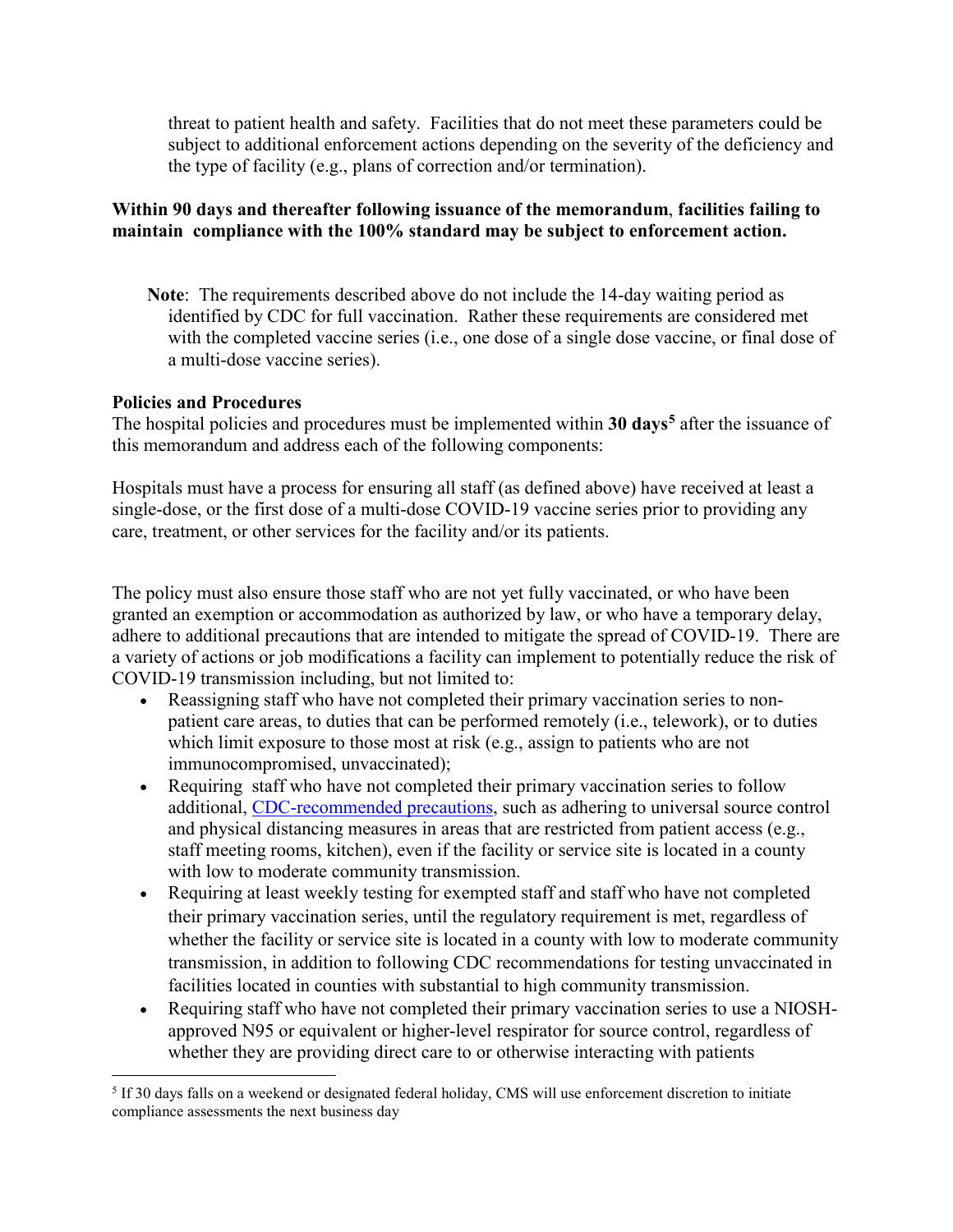Facilities may also consult with their local health departments to identify other actions that can potentially reduce the risk of COVID-19 transmission from unvaccinated staff.

The hospital must track and securely document:

- Each staff member's vaccination status (this should include the specific vaccine received, and the dates of each dose received, or the date of the next scheduled dose for a multidose vaccine);
- Any staff member who has obtained any booster doses (this should include the specific vaccine booster received and the date of the administration of the booster);
- Staff who have been granted an exemption from vaccination (this should include the type of exemption and supporting documentation) requirements by the hospital; and
- Staff for whom COVID-19 vaccination must be temporarily delayed, should track when the identified staff can safely resume their vaccination.

Facilities that employ or contract staff who telework full-time (e.g., 100 percent of their time is remote from sites of patient care and staff who do work at sites of care) should identify these individuals as a part of implementing the facility's policies and procedures, but those individuals are not subject to the vaccination requirements. Note, however, that these individuals may be subject to other federal requirements for COVID-19 vaccination. Facilities have the flexibility to use the tracking tools of their choice; however, they must provide evidence of this tracking for surveyor review. Additionally, facilities' tracking mechanism should clearly identify each staff's role, assigned work area, and how they interact with patients. This includes staff who are contracted, volunteers, or students.

### **Vaccination Exemptions:**

Facilities must have a process by which staff may request an exemption from COVID-19 vaccination based on an applicable Federal law. This process should clearly identify how an exemption is requested, and to whom the request must be made. Additionally, facilities must have a process for collecting and evaluating such requests, including the tracking and secure documentation of information provided by those staff who have requested exemption, the facility's determination of the request, and any accommodations that are granted.

**Note:** Staff who are unable to furnish proper exemption documentation must be vaccinated or the facility must follow the actions for unvaccinated staff.

# **Medical Exemptions:**

Certain allergies, or recognized medical conditions may provide grounds for exemption. With regard to recognized clinical contraindications to receiving a COVID-19 vaccine, Hospitals should refer to the CDC informational document, *Summary Document for Interim Clinical Considerations for Use of COVID-19 Vaccines Currently Authorized in the United States*, accessed at https://www.cdc.gov/vaccines/covid-19/downloads/summary-interim-clinicalconsiderations.pdf. In general, CDC considers a history of a severe allergic reaction (e.g., anaphylaxis) after a previous dose or to a component of the COVID-19 vaccine, or an immediate allergic reaction of any severity to a previous dose, or known (diagnosed) allergy to a component of the COVID-19 vaccine, to be a contraindication to vaccination with COVID-19 vaccines.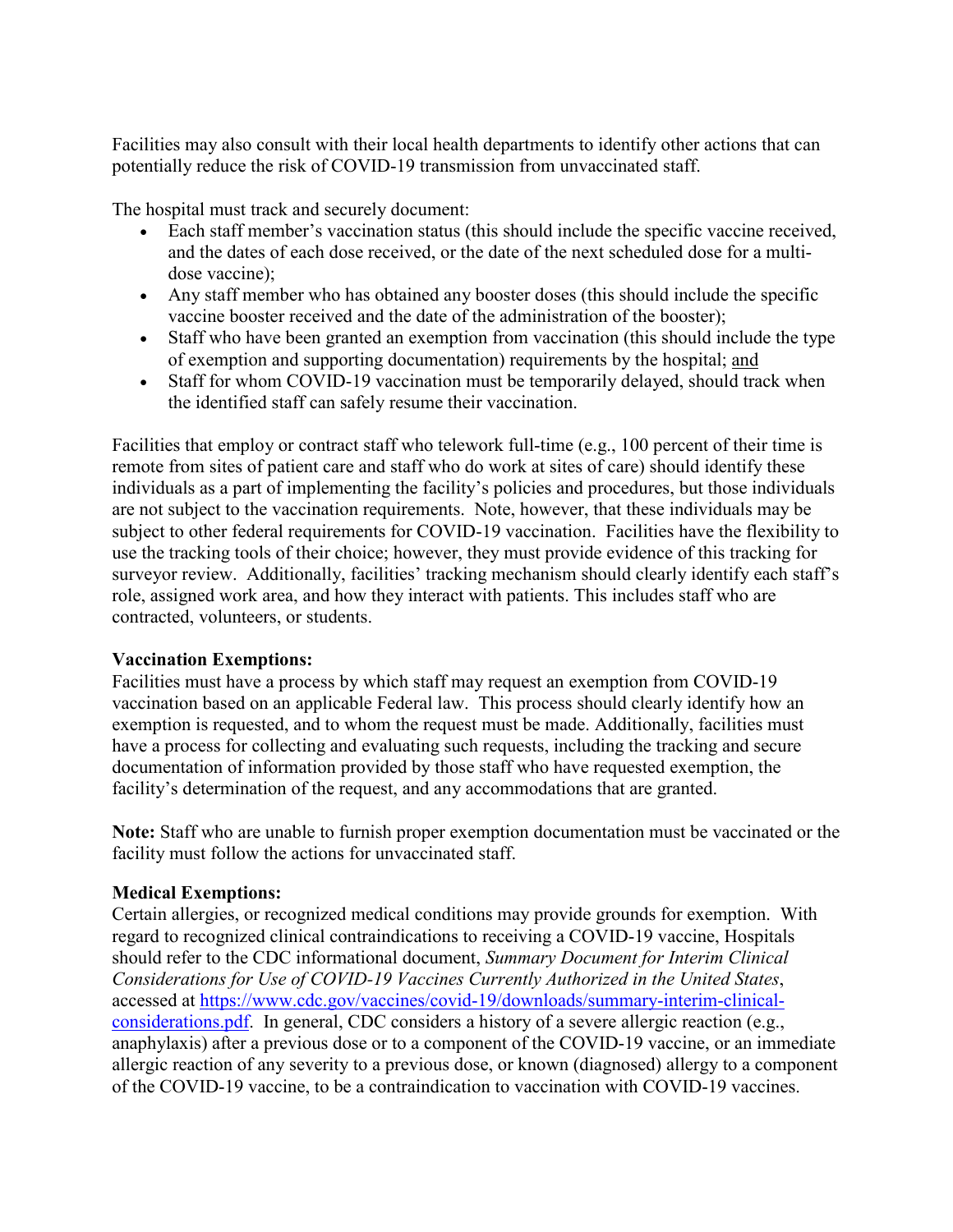Medical exemption documentation must specify which authorized or licensed COVID-19 vaccine is clinically contraindicated for the staff member and the recognized clinical reasons for the contraindication. The documentation must also include a statement recommending that the staff member be exempted from the hospital's COVID-19 vaccination requirements based on the medical contraindications.

A staff member who requests a medical exemption from vaccination must provide documentation signed and dated by a licensed practitioner acting within their respective scope of practice and in accordance with all applicable State and local laws. The individual who signs the exemption documentation cannot be the same individual requesting the exemption.

Hospitals must have a process to track and secure documentation of the vaccine status of staff whose vaccine is temporarily delayed. CDC recommends a temporary delay in administering the COVID-19 vaccination due to clinical precautions and considerations such as individuals with acute illness secondary to COVID-19 illness, and individuals who received monoclonal antibodies, or convalescent plasma for COVID-19 treatment.

### **Non-Medical Exemptions, Including (Religious) Exemptions:**

Requests for non-medical exemptions, such as a religious exemption in accordance with Title VII, must be documented and evaluated in accordance with each hospital's policies and procedures. We direct hospitals to the Equal Employment Opportunity Commission (EEOC) Compliance Manual on Religious Discrimination (https://www.eeoc.gov/laws/guidance/section-12-religious-discrimination) for information on evaluating and responding to such requests.

**Note**: Surveyors will **not** evaluate the details of the request for a religious exemption, **nor** the rationale for the hospital's acceptance or denial of the request. Rather, surveyors will review to ensure the hospital has an effective process for staff to request a religious exemption for a sincerely held religious belief.

### **Accommodations of Unvaccinated Staff with a Qualifying Exemption**:

While accommodations could be appropriate under certain limited circumstances, no accommodation should be provided to staff that is not legally required. For individual staff members that have valid reasons for exemption facility can address those individually. An example of an accommodation for an unvaccinated employee with a qualifying exemption could include mandatory routine COVID-19 testing in accordance with OSHA and CDC guidelines, physical distancing from co-workers and patients, re-assignment or modification of duties, teleworking, or a combination of these actions. Accommodations can be addressed in the hospital's policies and procedures.

Staff who have been granted an exemption to COVID-19 vaccination requirements should adhere to national infection prevention and control standards for unvaccinated health care personnel. For additional information see CDC's Interim Infection Prevention and Control Recommendations for Healthcare Personnel During the Coronavirus Disease 2019 (COVID-19) Pandemic webpage.

Regulatory Provisions implemented **60 days after issuance of this memorandum:**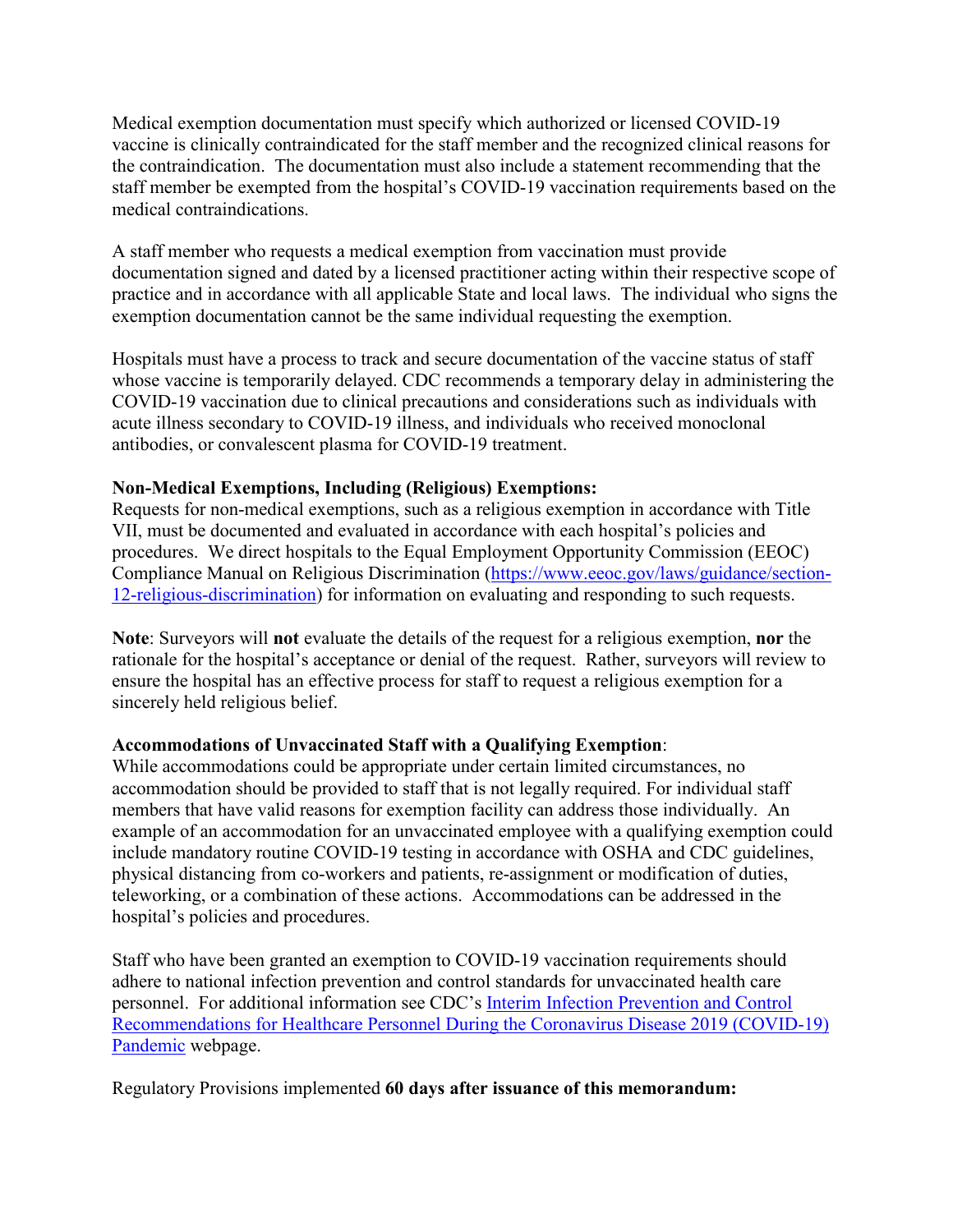Facilities must have a process for ensuring that all staff are fully vaccinated for COVID-19, except for those staff who have been granted exemptions to the vaccination requirements of this section, or those staff for whom COVID-19 vaccination must be temporarily delayed, as recommended by CDC, due to clinical precautions and considerations.

#### **Contingency Plan**

For staff that are not fully vaccinated, the hospital must develop contingency plans for staff who have not completed the primary vaccination series for COVID-19.

Contingency plans should include actions that the hospital would take when staff have indicated that they will not get vaccinated and do not qualify for an exemption, but contingency plans should also address staff who are not fully vaccinated due to an exemption or temporary delay in vaccination, such as through the additional precautions. Facilities should prioritize contingency plans for those staff that have obtained no doses of any vaccine over staff that have received a single dose of a multi-dose vaccine. For example, contingency plans could include a deadline for staff to have obtained their first dose of a multiple-dose vaccine. The plans should also indicate the actions the hospital will take if the deadline is not met, such as actively seeking replacement staff through advertising or obtaining temporary vaccinated staff until permanent vaccinated replacements can be found.

#### *Survey Process*

Compliance will be assessed through observation, interview, and record review as part of the survey process.

- 1. Entrance Conference
	- Surveyors will ask hospitals to provide vaccination policies and procedures. At a minimum, the policy and procedures must provide:
		- o A process for ensuring all required staff have received, at a minimum, the first dose of a multi-dose COVID-19 vaccine, or a one-dose COVID-19 vaccine, before staff provide any care, treatment, or other services for the hospital and/or its patients;
		- o A process for ensuring that all required staff are fully vaccinated;
		- o A process for ensuring that the hospital continues to follow all standards of infection prevention and control practice, for reducing the transmission and spread of COVID-19 in the hospital, especially by those staff who are unvaccinated or who are not yet fully vaccinated;
		- o A process for tracking and securely documenting the COVID-19 vaccination status for all required staff;
		- o A process for ensuring all staff obtain any recommended booster doses, and any recommended additional doses for individuals who are immunocompromised, in accordance with the recommended timing of such doses;
		- o A process by which staff may request a vaccine exemption from the COVID-19 vaccination requirements based on recognized clinical contraindications or applicable Federal laws, such as religious beliefs or other accommodations;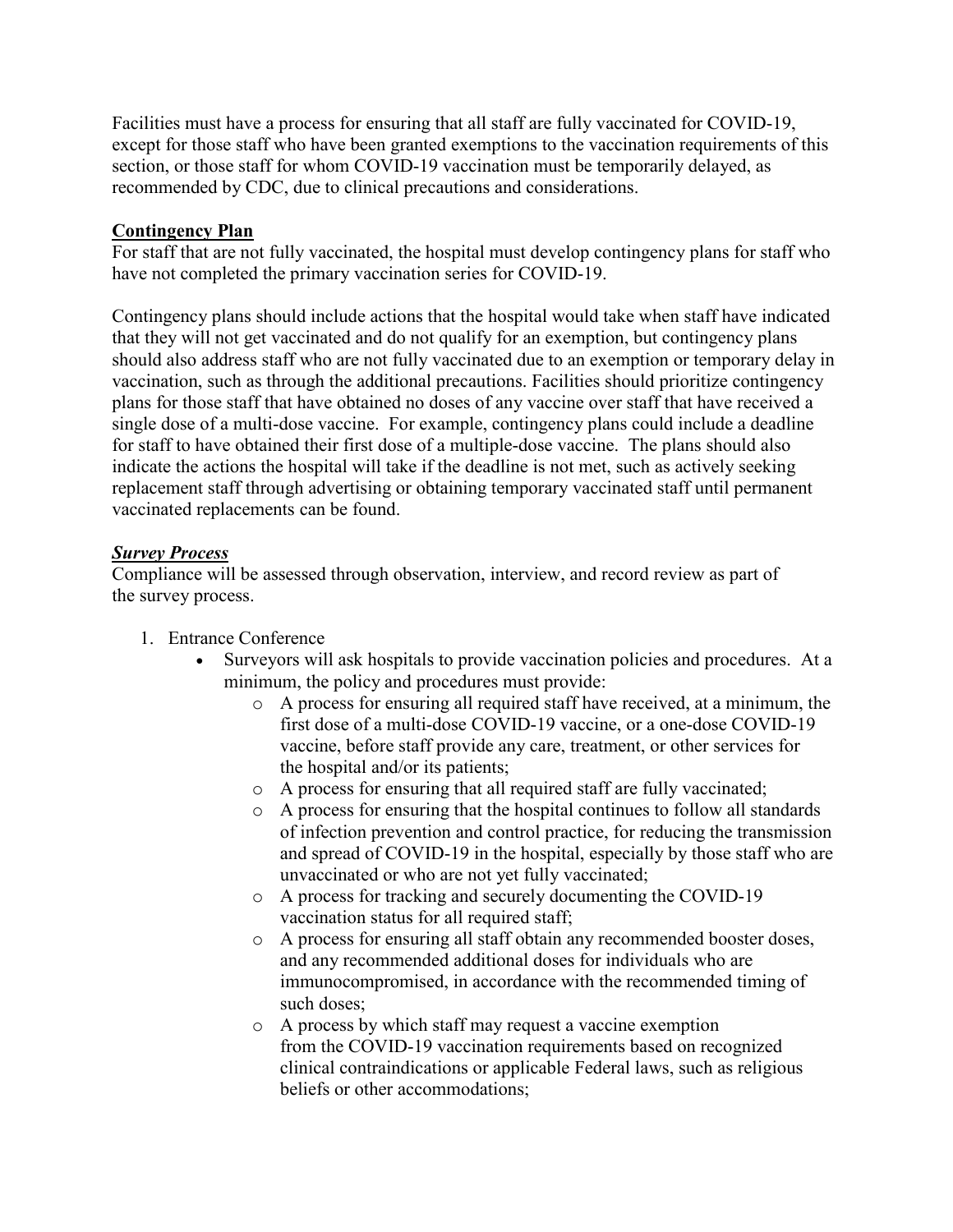- o A process for tracking and securely documenting information confirming recognized clinical contraindications to COVID-19 vaccines provided by those staff who have requested and have been granted a medical exemption to vaccination;
- o A process for ensuring that all documentation, which confirms recognized clinical contraindications to COVID-19 vaccines and which supports staff requests for medical exemptions from vaccination, has been signed and dated by a licensed practitioner, who is not the individual requesting the exemption, and who is acting within their respective scope of practice as defined by, and in accordance with, all applicable State and local laws, and for further ensuring that such documentation contains:
	- all information specifying which of the authorized COVID-19 vaccines are clinically contraindicated for the staff member to receive and the recognized clinical reasons for the contraindications; and
	- a statement by the authenticating practitioner recommending that the staff member be exempted from the hospital's COVID-19 vaccination requirements for staff based on the recognized clinical contraindications;
- o A process for ensuring the tracking and secure documentation of the vaccination status of staff for whom COVID-19 vaccination must be temporarily delayed, as recommended by the CDC, due to clinical precautions and considerations, including, but not limited to, individuals with acute illness secondary to COVID-19, or individuals who received monoclonal antibodies or convalescent plasma for COVID-19 treatment; and
- o Contingency plans for staff that are not yet vaccinated for COVID-19 (and without an exemption for medical contraindications or without a temporary delay in vaccination due to clinical considerations as recommended by the CDC and as specified in paragraph  $(g)(3)(x)$ , including deadlines for staff to be vaccinated.
- The hospital will provide a list of all staff and their vaccine status:
	- o Including the percentage of unvaccinated staff, excluding those staff that have approved exemptions
	- o If any concerns are identified with the staff vaccine status list, surveyors should verify the percentage of vaccinated staff.
	- o The provider or supplier must identify any staff member remaining unvaccinated because it's medically contraindicated or has a religious exemption.
	- o The hospital must also identify newly hired staff (hired in the last 60 days).
	- o The hospital must indicate the position or role of each staff member
- 2. Record Review, interview, and observations: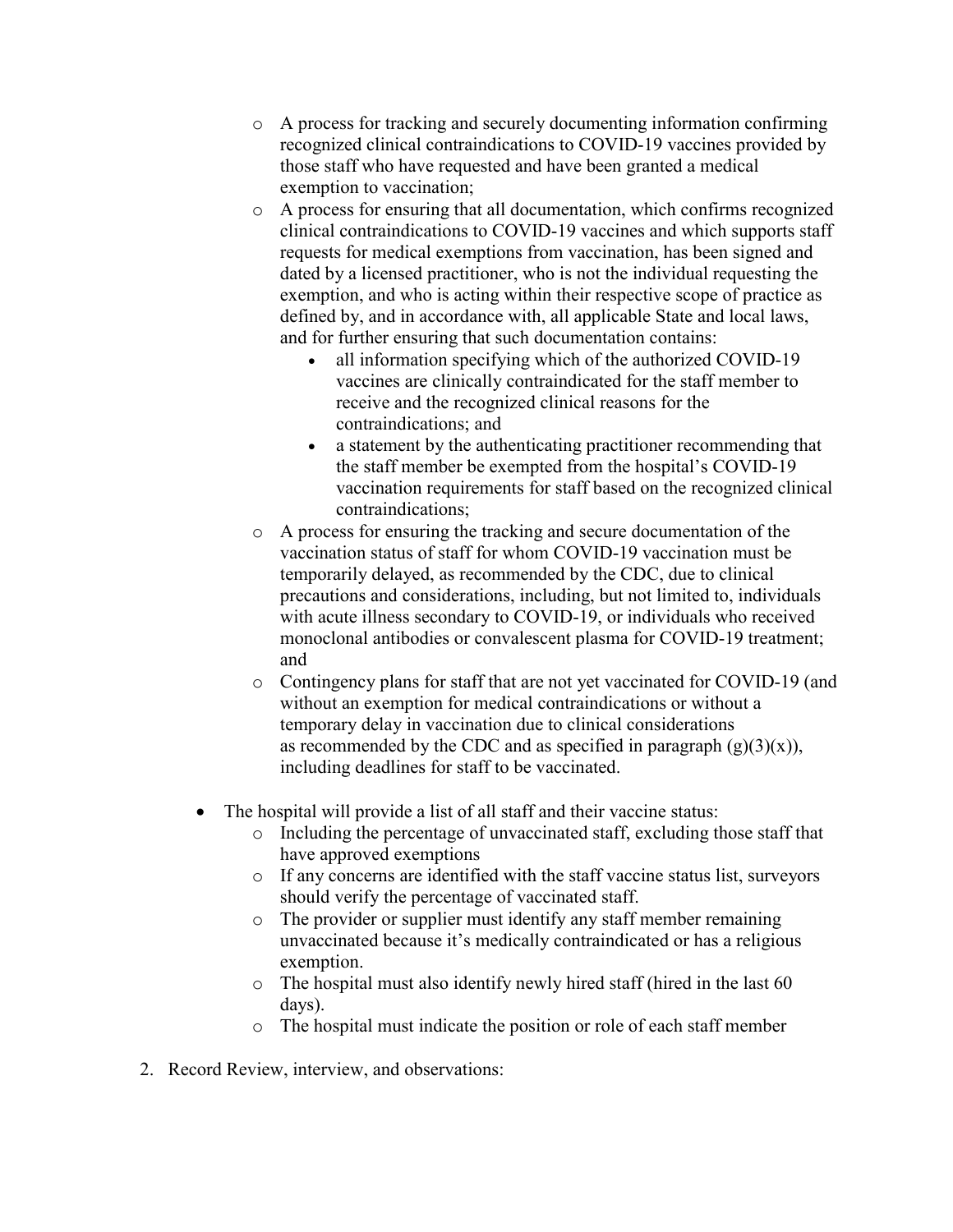- Surveyors will review the policy and procedure to ensure all components are present.
- Surveyors will review any contingency plan developed to mitigate the spread of COVID-19 infections by the hospital that may include:
	- o Requiring unvaccinated staff to follow additional, [CDC-recommended](https://www.cdc.gov/coronavirus/2019-ncov/hcp/infection-control-recommendations.html)  [precautions,](https://www.cdc.gov/coronavirus/2019-ncov/hcp/infection-control-recommendations.html) such as adhering to universal source control and physical distancing measures in areas that are restricted from patient access (e.g., staff meeting rooms, kitchen), even if the facility or service site is located in a county with low to moderate community transmission.
	- o Reassigning unvaccinated staff to non-patient care areas, to duties that can be performed remotely (i.e., telework), or to duties which limit exposure to those most at risk (e.g., assign to patients who are not immunocompromised, unvaccinated);
	- o Requiring at least weekly testing for unvaccinated staff, regardless of whether the facility or service site is located in a county with low to moderate community transmission
	- o Requiring unvaccinated staff to use a NIOSH-approved N95 or equivalent or higher-level respirator for source control, regardless of whether they are providing direct care to or otherwise interacting with patients.
- Surveyors will select a sample of staff based on current staff sample selection guidelines. Surveyors should also examine the documentation of each staff identified as unvaccinated due to medical contraindications. The sample should include (as applicable):
	- o Direct care staff (vaccinated and unvaccinated)
	- o Contracted staff
	- o Direct care staff with an exemption
- For each individual identified by the hospital as vaccinated, surveyors will:
	- o Review hospital records to verify vaccination status. Examples of acceptable forms of proof of vaccination include:
		- CDC COVID-19 vaccination record card (or a legible photo of the card),
		- Documentation of vaccination from a health care provider or electronic health record, or
		- State immunization information system record.
	- o Conduct follow-up interviews with staff and administration if any discrepancies are identified. If applicable, determine if any additional doses were provided.
- For each individual identified by the hospital as unvaccinated, surveyors will
	- o Review hospital records.
	- o Determine, if they have been educated and offered vaccination.
	- o Interview staff and ask if they plan to get vaccinated if they have declined to get vaccinated and if they have a medical contraindication or religious exemption.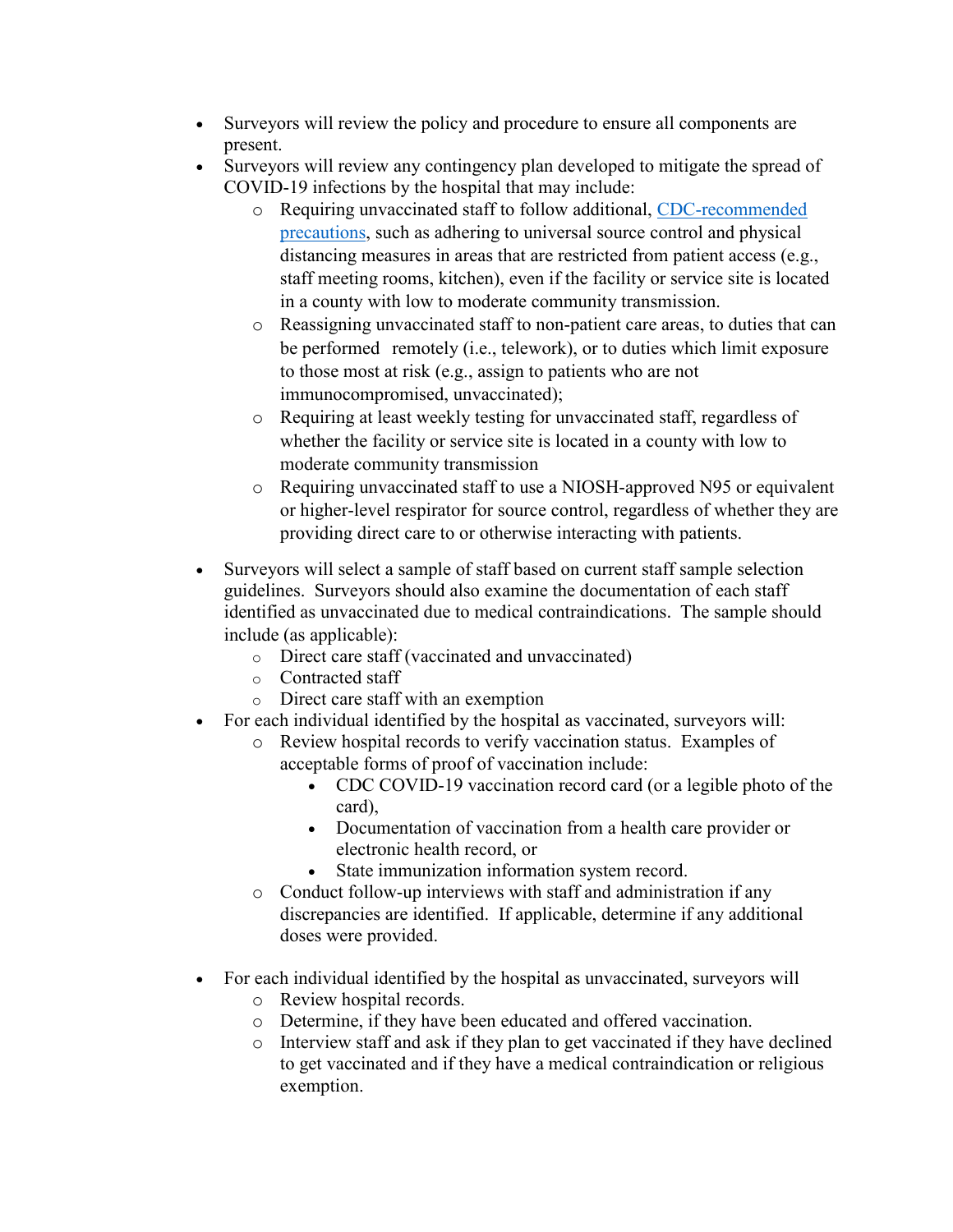- Request and review documentation of the medical contraindication.
- Request to see employee record of the staff education on the hospital policy and procedure regarding unvaccinated individuals.
- o Observe staff providing care to determine compliance with current standards of practice with infection control and prevention.
- For each individual identified by the hospital as unvaccinated due to a medical contraindication:
	- o Review and verify that all required documentation is:
		- Signed and dated by physician or advanced practice provider.
		- States the specific vaccine that is contraindicated and the recognized clinical reason for the contraindication with a statement recommending exemption.

General Information: [https://www.cdc.gov/vaccines/covid-19/clinical-considerations/covid-19](https://www.cdc.gov/vaccines/covid-19/clinical-considerations/covid-19-vaccines-us.html?CDC_AA_refVal=https%3A%2F%2Fwww.cdc.gov%2Fvaccines%2Fcovid-19%2Finfo-by-product%2Fclinical-considerations.html) [vaccines-us.html?CDC\\_AA\\_refVal=https%3A%2F%2Fwww.cdc.gov%2Fvaccines%2Fcovid-](https://www.cdc.gov/vaccines/covid-19/clinical-considerations/covid-19-vaccines-us.html?CDC_AA_refVal=https%3A%2F%2Fwww.cdc.gov%2Fvaccines%2Fcovid-19%2Finfo-by-product%2Fclinical-considerations.html)[19%2Finfo-by-product%2Fclinical-considerations.html](https://www.cdc.gov/vaccines/covid-19/clinical-considerations/covid-19-vaccines-us.html?CDC_AA_refVal=https%3A%2F%2Fwww.cdc.gov%2Fvaccines%2Fcovid-19%2Finfo-by-product%2Fclinical-considerations.html)

# **Level of Deficiency**

For instances of non-compliance identified through the survey process, the level of deficiency will be determined based on the following criteria: From 30-60 days following issuance of this memorandum, the expected minimum threshold for use in these determinations will be 80%. From 60-90 days following issuance of this memorandum, the expected minimum threshold will be 90%. From 90 days on, the expected minimum threshold will be 100%. States should work with their CMS location for cases that exceed these thresholds, yet pose a threat to patient health and safety not otherwise addressed by the criteria below:

# • **Immediate Jeopardy**:

- o 40% or more of staff remain unvaccinated creating a likelihood of serious harm **OR**
- o Did not meet the 100% staff vaccination rate standard ; observations of noncompliant infection control practices by staff (e.g., staff failed to properly don PPE) **and** 1 or more components of the policies and procedures were not developed or implemented.

# • **Condition Level**:

- o Did not meet the 100% staff vaccination rate standard; **and**
	- o 1 or more components of the policies and procedures were not developed and implemented.

# **OR,**

- o 21-39% of staff remain unvaccinated creating a likelihood of serious harm.
- **Standard Level**:
	- o 100% of staff are vaccinated and all new staff have received at least one dose; **and**